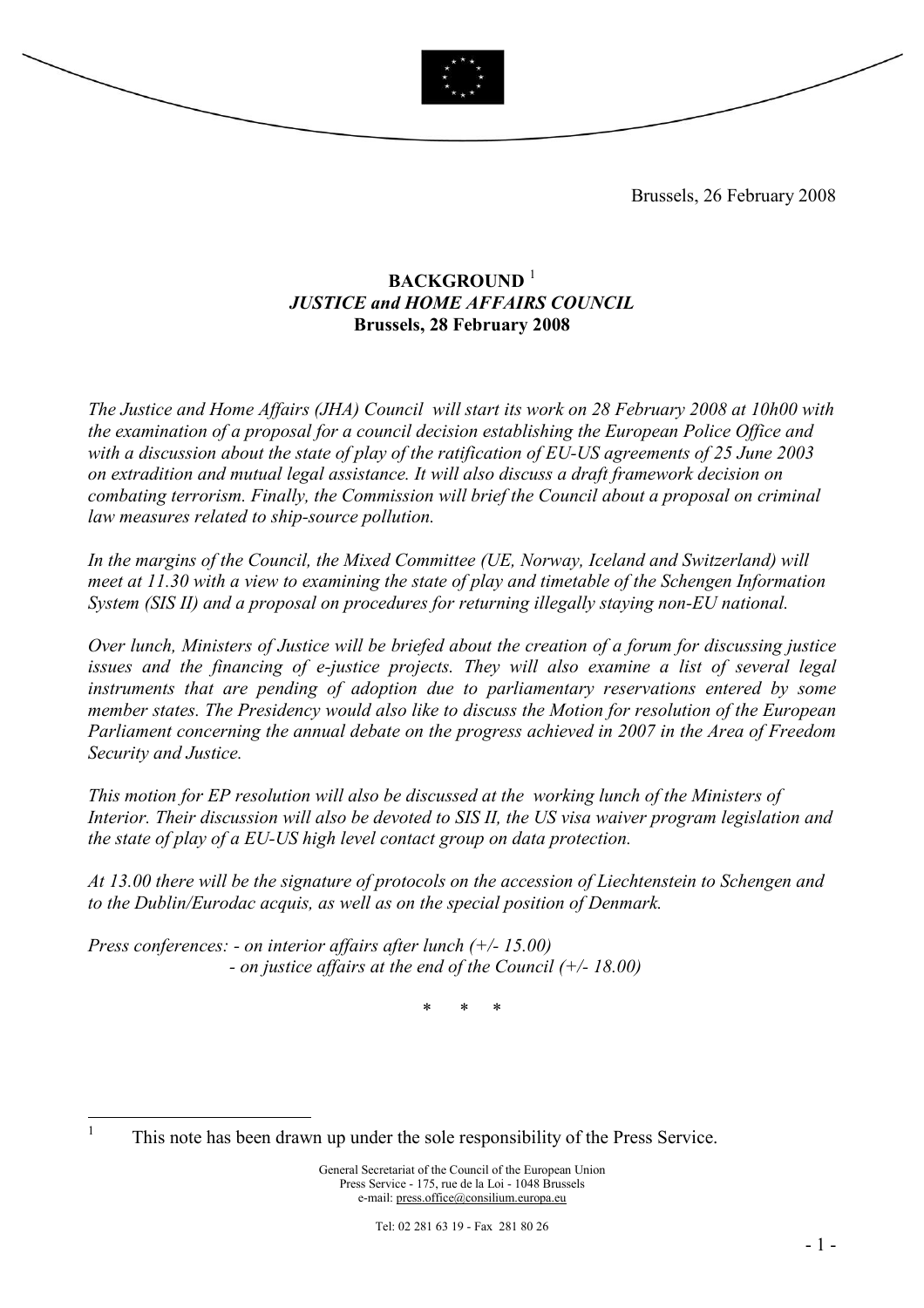# Europol

The Council will examine the following three outstanding issues regarding a proposal for a Council Decision establishing the European Police Office (EUROPOL): the budget neutrality of the proposal, the rotation and the immunity of Europol staff. In accordance with the Council conclusions of 12-13 June 2007 Europol would be funded from the Community budget as from 1 January 2010 provided that satisfactory solutions are found on these three outstanding issues.

It should be noted that the Commission submitted a proposal on December 2006. Since then, the Council has proceeded to its examination chapter by chapter, with a view to reaching an agreement under the Slovenian Presidency.

Once adopted, this decision will replace the Europol Convention. Europol will then become a Community agency, financed by the Community budget. The JHA Council considers that this change of status will constitute a clear improvement of the operational and administrative functioning of Europol.

### Ratification of EU-US Agreements on extradition and mutual legal assistance

The Council will take note of the state of play regarding the ratification by the member states of these agreements.

The two EU-US agreements were signed by the EU Presidency and the US Attorney-General on 25 June 2003 in Washington DC.

But before their entry into force, two further requirements have to be met:

1° All member states need to exchange "written instruments" with the United States in order to acknowledge the way in which the provisions of the EU-US agreements are implemented at the bilateral level. All these bilateral instruments have been signed, but eight Member States still need to have these ratified by their national parliaments.

2° Both the US and the EU have to go through the ratification process:

- a) for the US this implies: to have the two EU-US agreements plus 2 bilateral instruments per member state (ie. 56 in total) ratified by US Senate.
- b) for the EU this implies that those member states that have made a constitutional declaration have to follow their respective constitutional procedures.

Only after that has been done, the Council can authorise the Presidency to conclude (=ratify) the EU-US agreements. This will require a second Council Decision authorising the presidency to conclude these agreements.